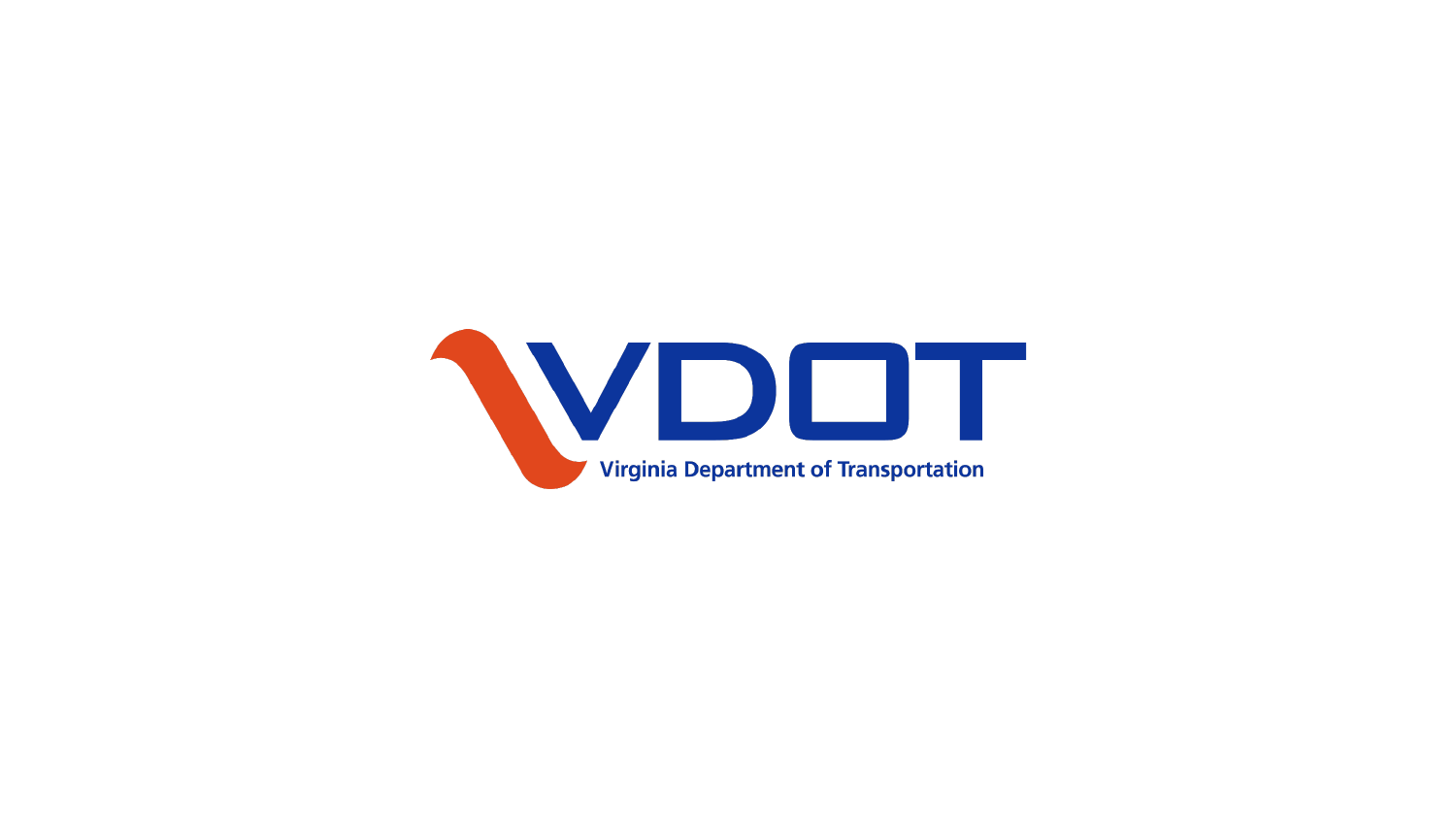

## **CONSTRUCTION DIVISION**

## **WORK ZONES AND MAINTENANCE OF TRAFFIC**

2021 Update

**Jeremy Kitto P.E and Jason Archer**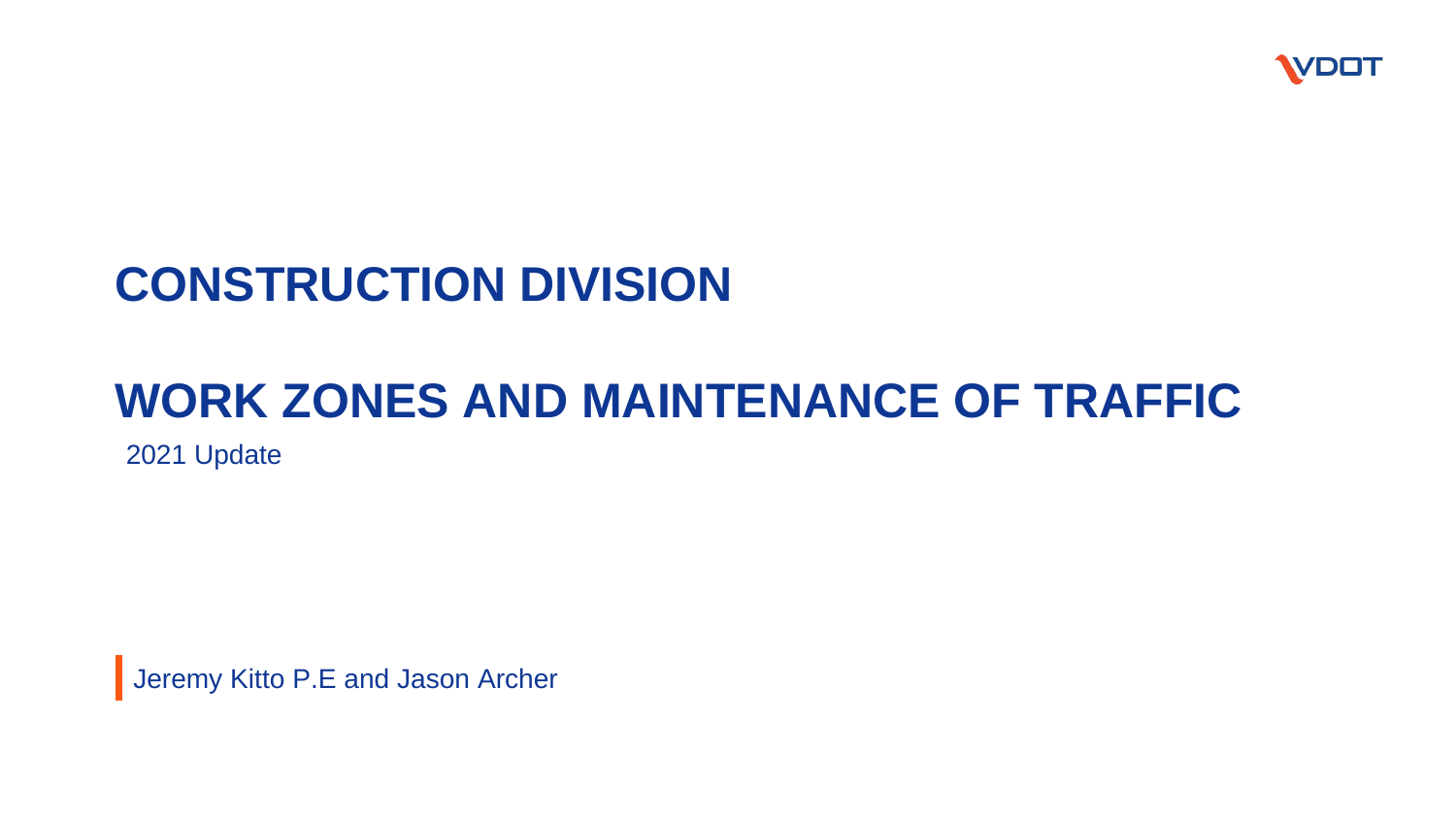# **Work Zones reviews by CQIP Team**

- **Work Zone Checklists**
- **Compliance with Contract Plans & Documents**
- **All certifications are in compliance and updated**
- **Visual inspection of Traffic Control Devices**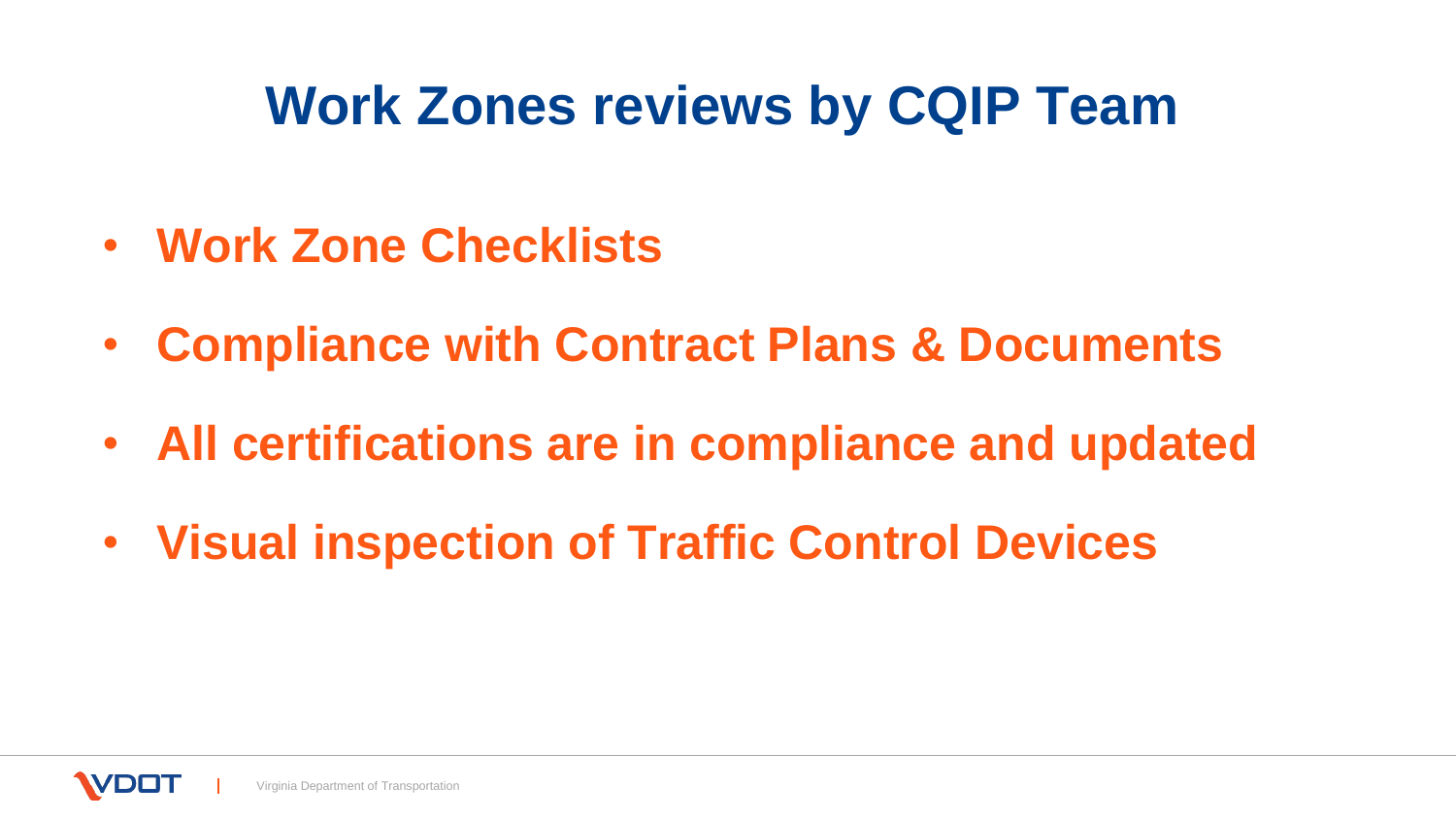## **Statewide Compliance by Spec. Book Section**

**There has been a decline in Maintenance of Traffic and Work Zone related scores from last FY to this FY so far.** 

| <b>Fiscal Year of review</b> |  | 2018 2019 2020 2021 2022 |  |
|------------------------------|--|--------------------------|--|
| <b>Maintaining Traffic</b>   |  | 88.0 88.0 90.9 92.9 86.4 |  |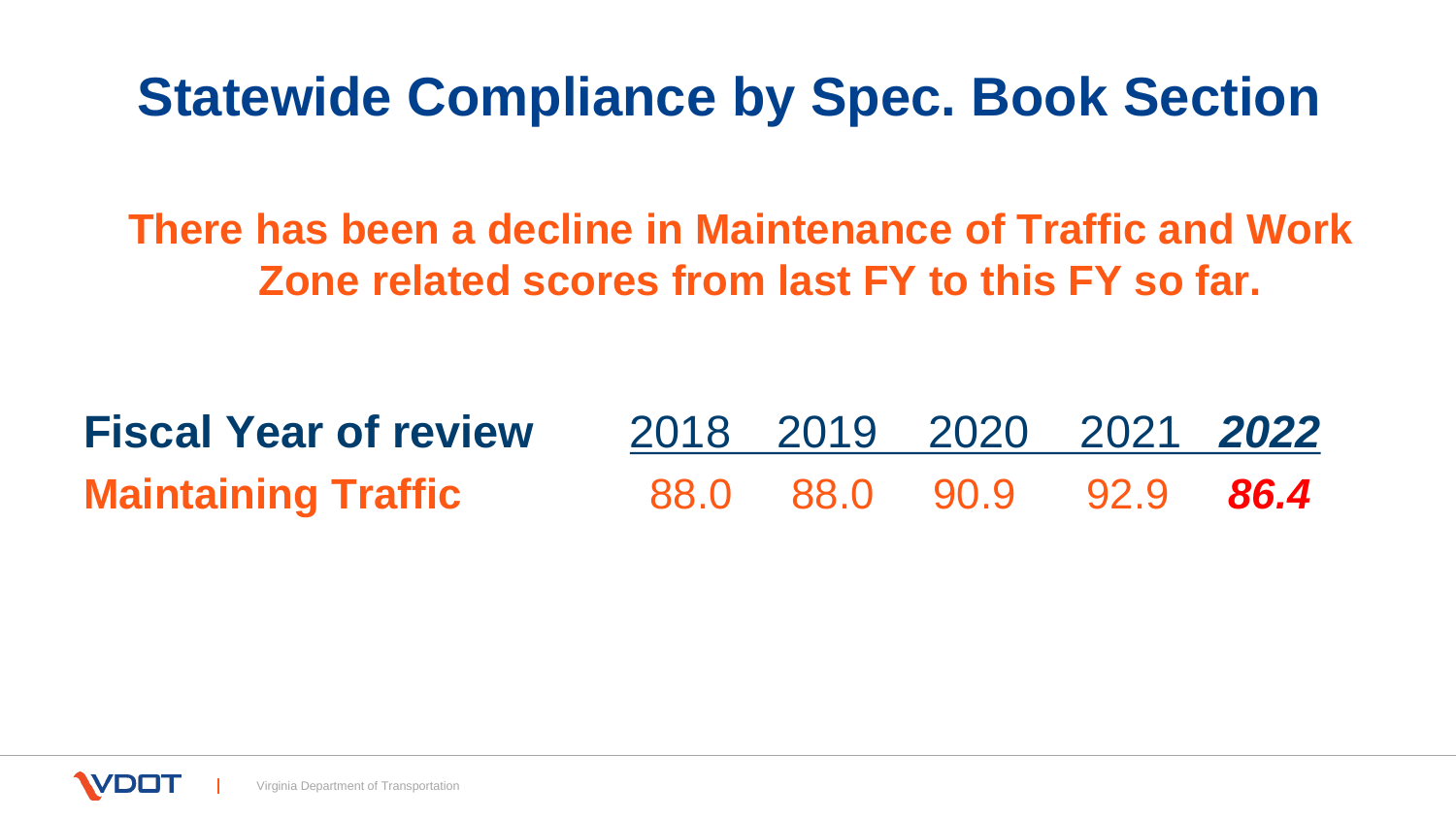#### **CQIP Work Zone NON Compliance for Paving Projects FY 2021**

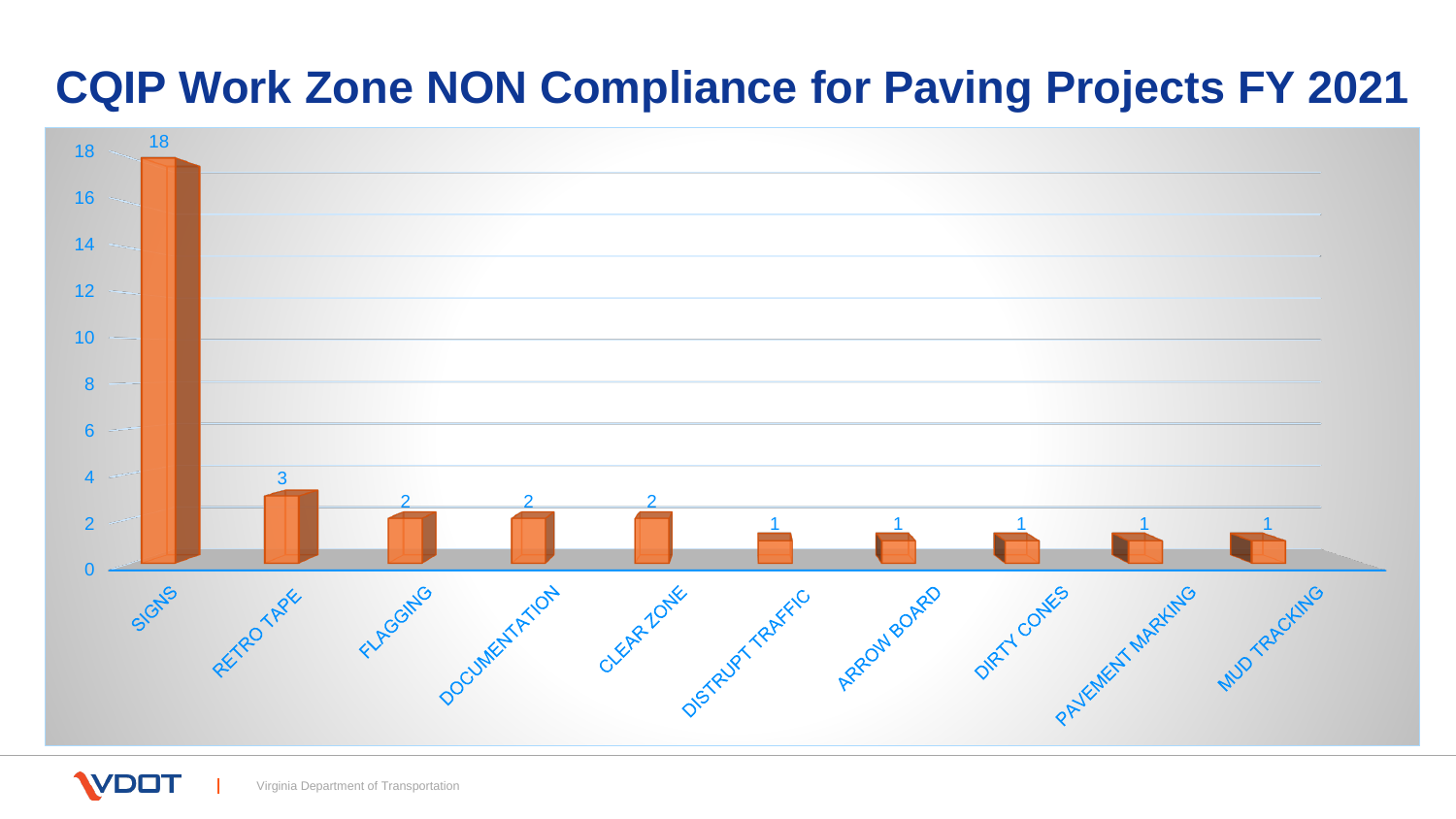### **Sign Non Compliance Breakdown**



**VDOT** Virginia Department of Transportation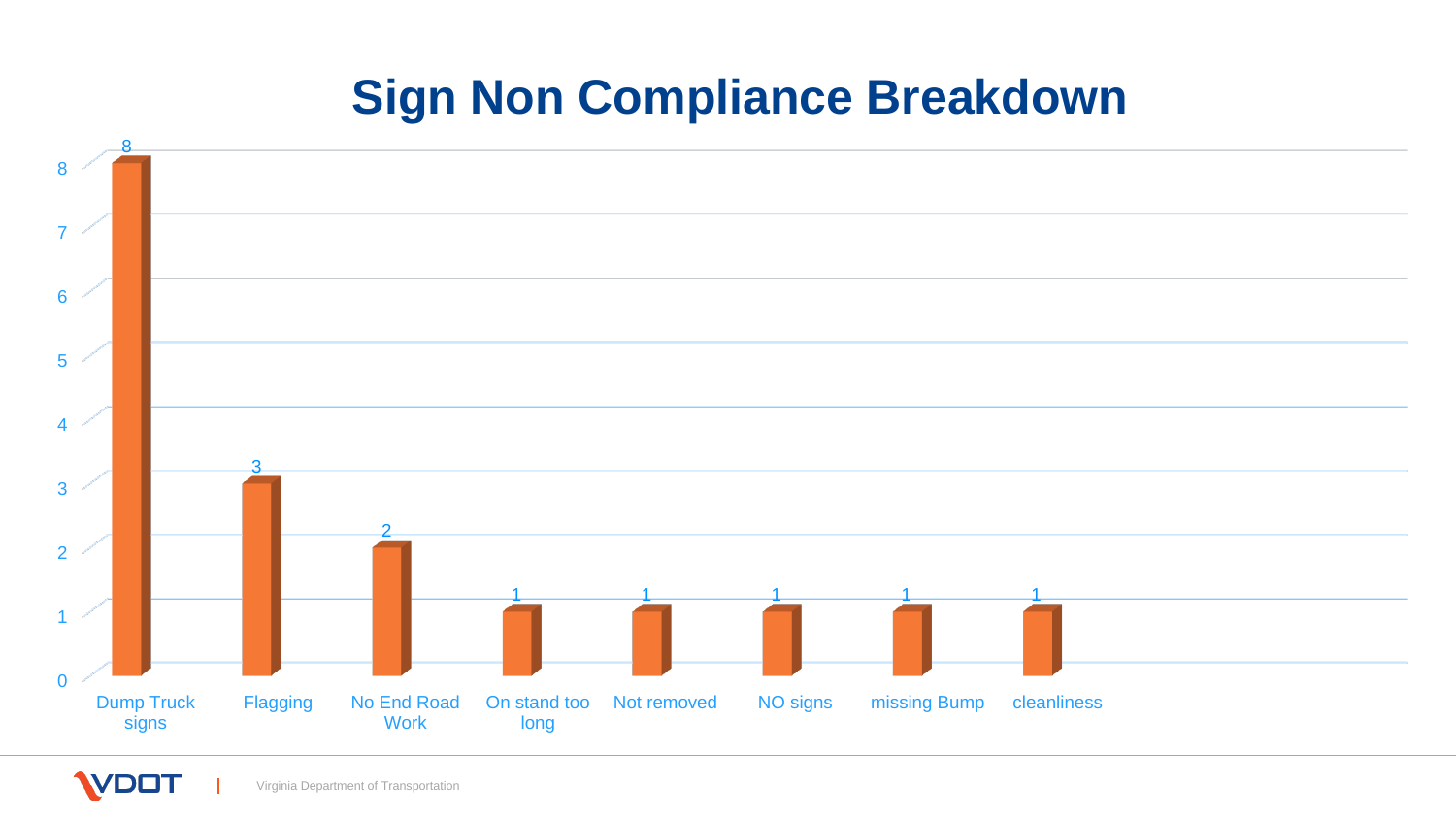#### **Over all CQIP Data Findings & Recommendations**

- **32 Non compliant items identified in Work Zones on Paving Contracts this construction season during CQIP reviews.**
- **More than half of those Non Compliances relate to signage.**
- **Ensure proper installation and maintenance of the signage.**
- **More frequent site ride through/inspections.**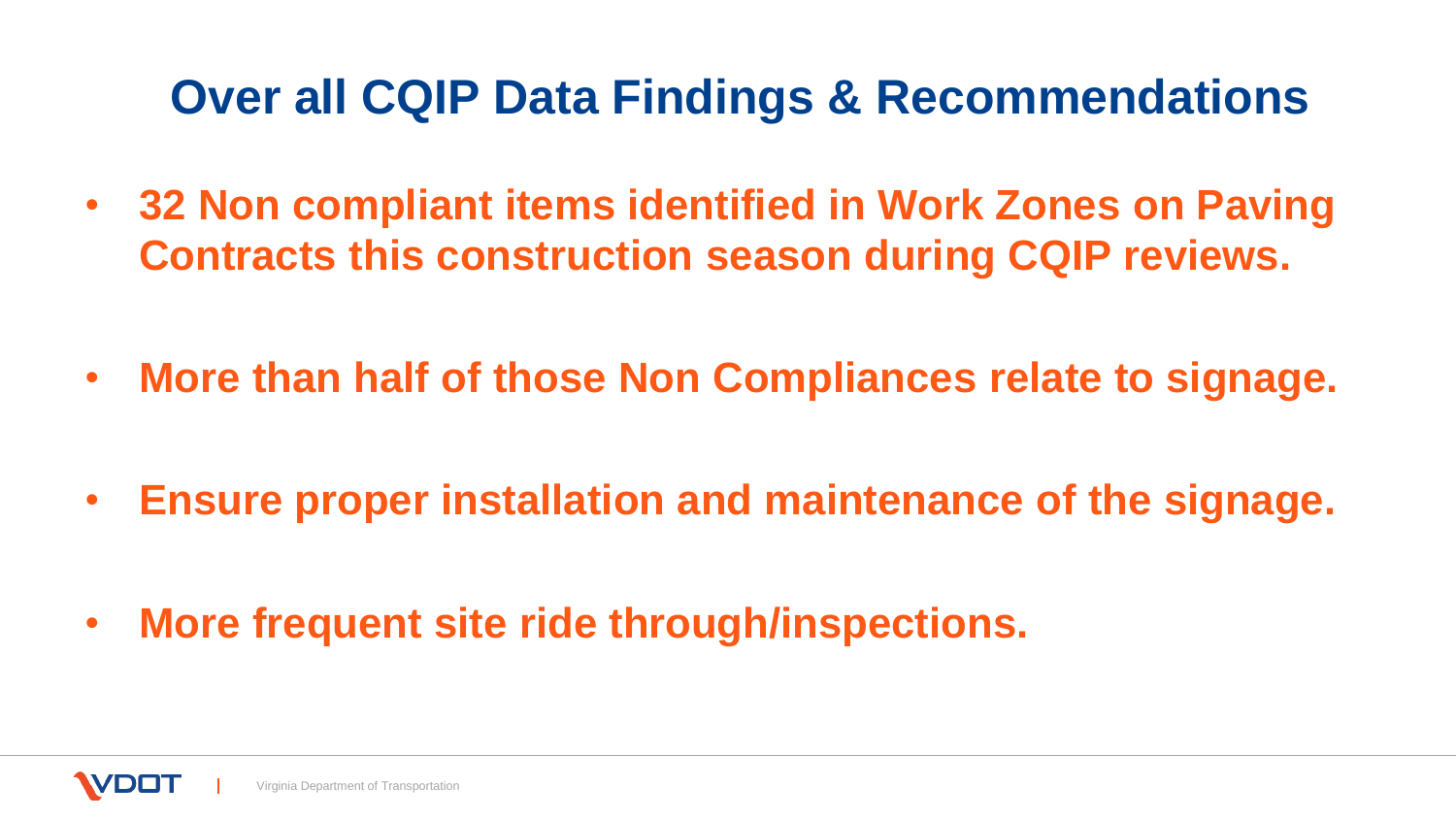## **Flagging**





Virginia Department of Transportation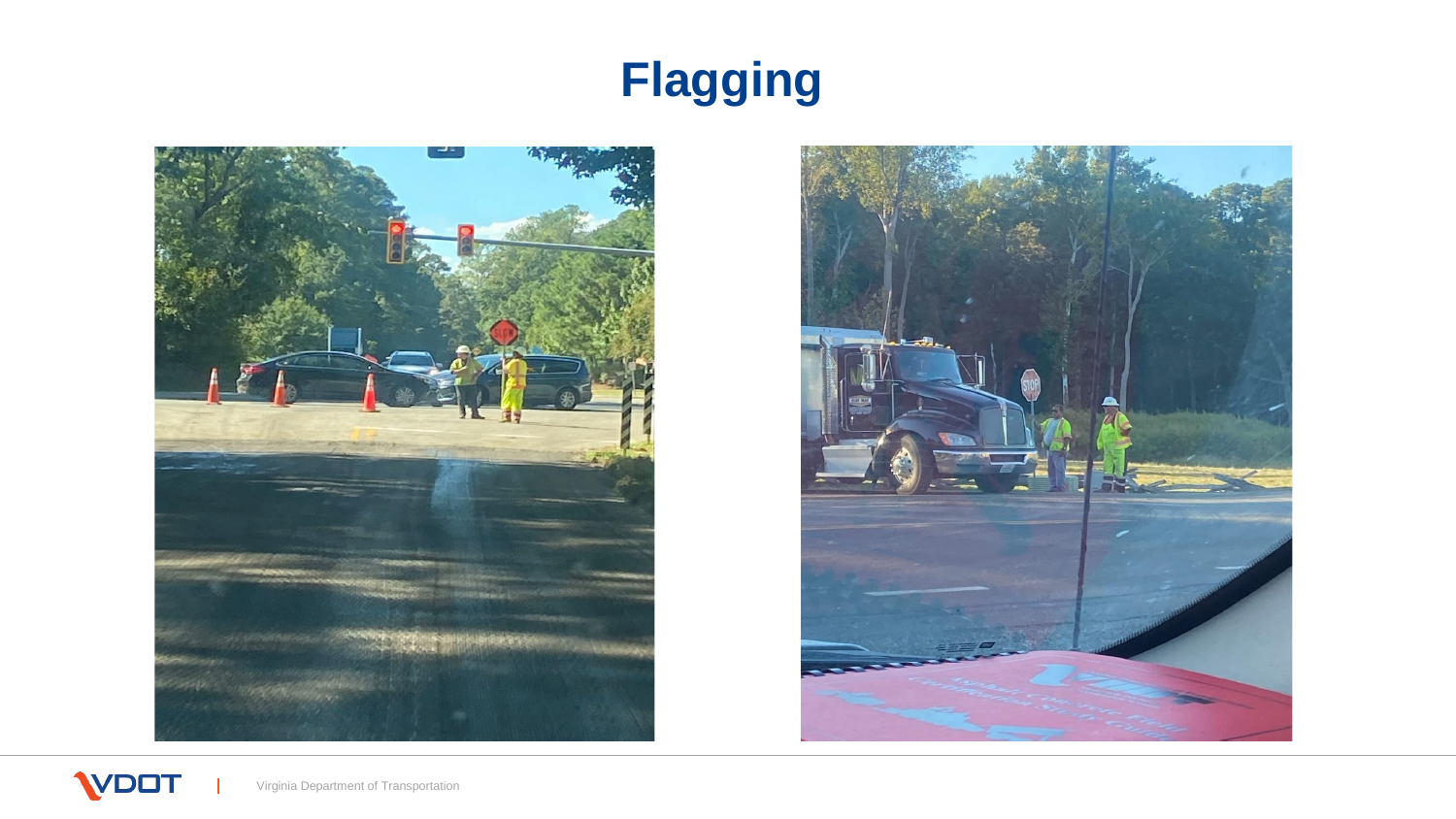# **Driver Inattentiveness and Your Safety**

- **Frequently Drivers are distracted while driving in some fashion and not attentive to work zones.**
- **The best practice when working next to open traffic is to always be aware of your surroundings.**
- **Never turn you back to traffic and if you have to for any reason designate a traffic spotter to provide warning of any potential errant vehicle.**